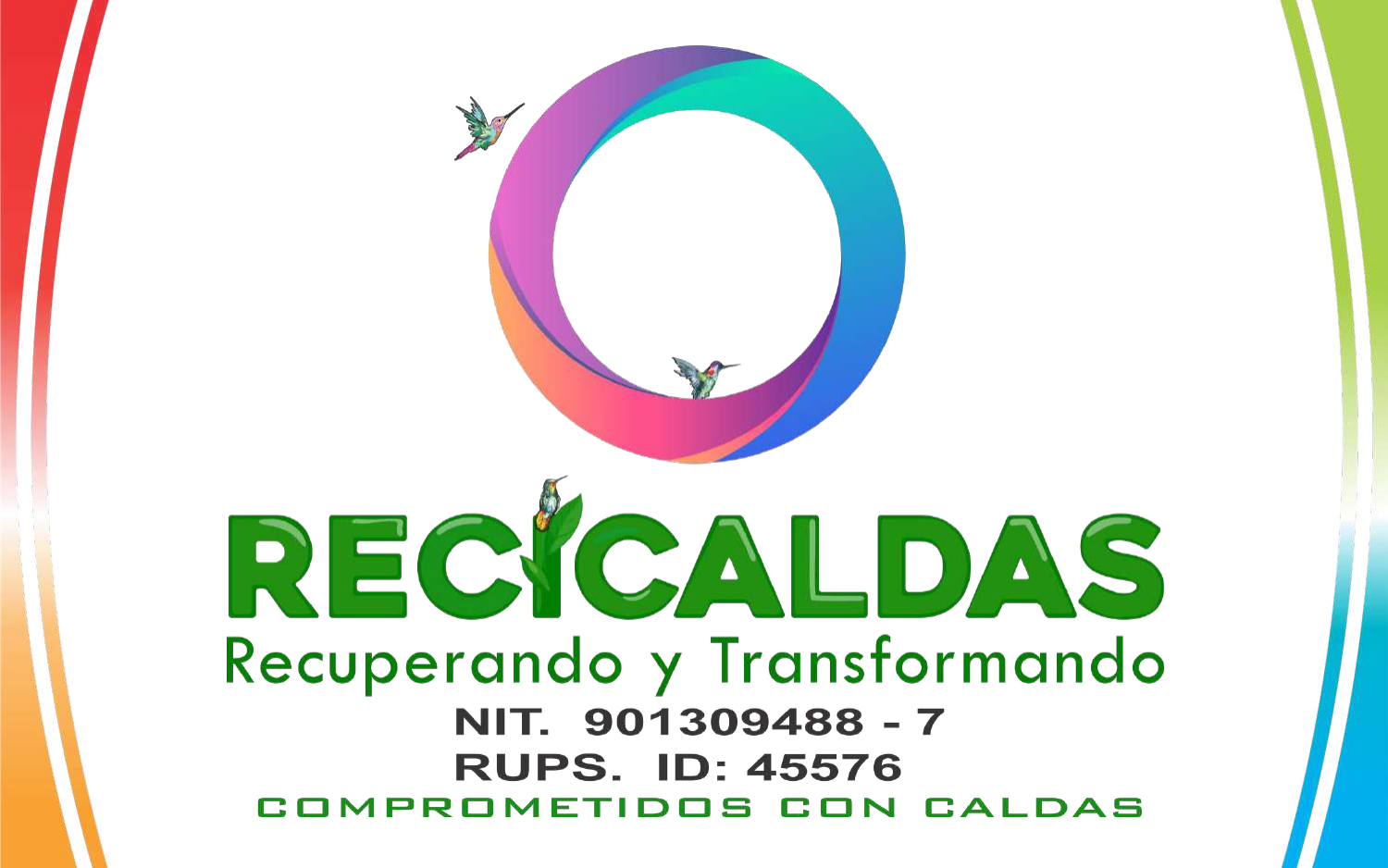**SOMOS UNA ASOCIACIÓN DE RECICLADORES DE OFICIO CON MAS DE 50 AÑOS EN ESTA BELLA LABOR. QUIENES ESTAMOS CAPACITADOS PARA RECICLAR, SEPARAR, SELECCIONAR, RECUPERAR Y TRANSFORMAR TODOS LOS MATERIALES APROVECHABLES. ASÍ MISMO POR SER UNA POBLACIÓN VULNERABLE, BUSCAMOS OPORTUNIDADES DE MEJORAR NUESTRA ECONOMÍA Y CON ELLO BRINDAR CALIDAD DE VIDA A NUESTRAS FAMILIAS. SOMOS UN EQUIPO DONDE ABUNDA EL RESPETO, LA TOLERANCIA, AMOR POR EL COMPAÑERO, LA TRANSPARENCIA, LA EQUIDAD, LA LEALTAD Y SOBRE TODO LA SOLIDARIDAD.**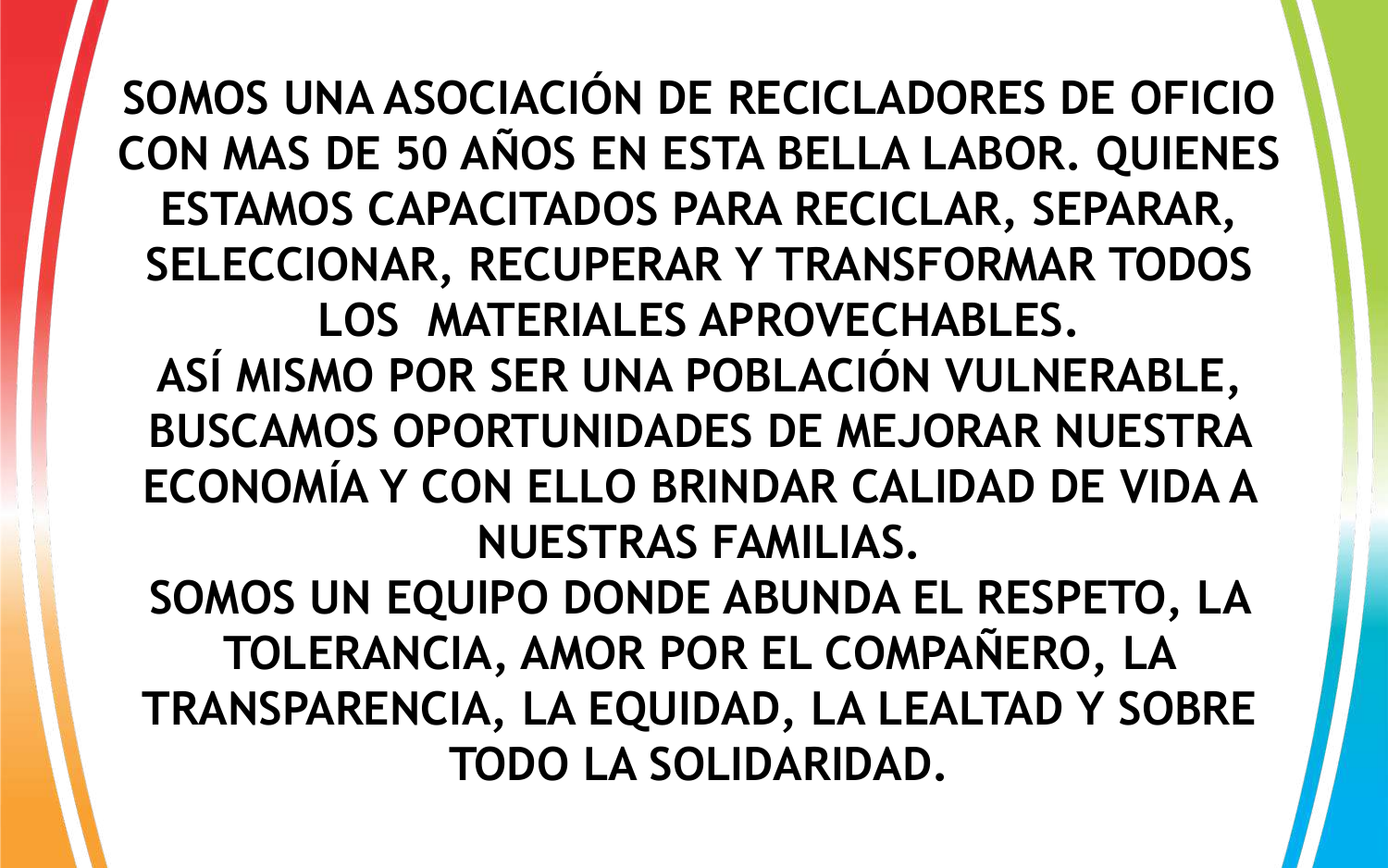## **MISION**

**RECICALDAS MANIZALES TIENE COMO MISIÓN SER PIONEROS EN LA PRESTACIÓN DEL SERVICIO PUBLICO DE ASEO EN LA MODALIDAD DE APROVECHAMIENTO EN LA CIUDAD DE MANIZALES, RESALTANDO EL GRAN TRABAJO SOCIAL Y AMBIENTAL REALIZADO PARA CADA UNO Y PORA CADA UNO DE LOS RECICLADORES DE OFICIO QUE HACEN PARTE DE ESTA ORGANIZACIÓN, LOGRANDO LA FORMALIZACION DE SUS ASOCIADOS DE MANERA GRADUAL; MEJORANDO ASI LA CALIDAD DE VIDA DE CADA UNA DE SUS FAMILIAS,LOGRANDO ASI PROYECTAR PROCESOS AMBIENTALES EN EL MANEJO DE RESIDUOS SOLIDOS APROVECHABLES DE MANERA SOSTENIBLE Y QUE LE APUNTEN A LA ECONOMIA CIRCULAR.**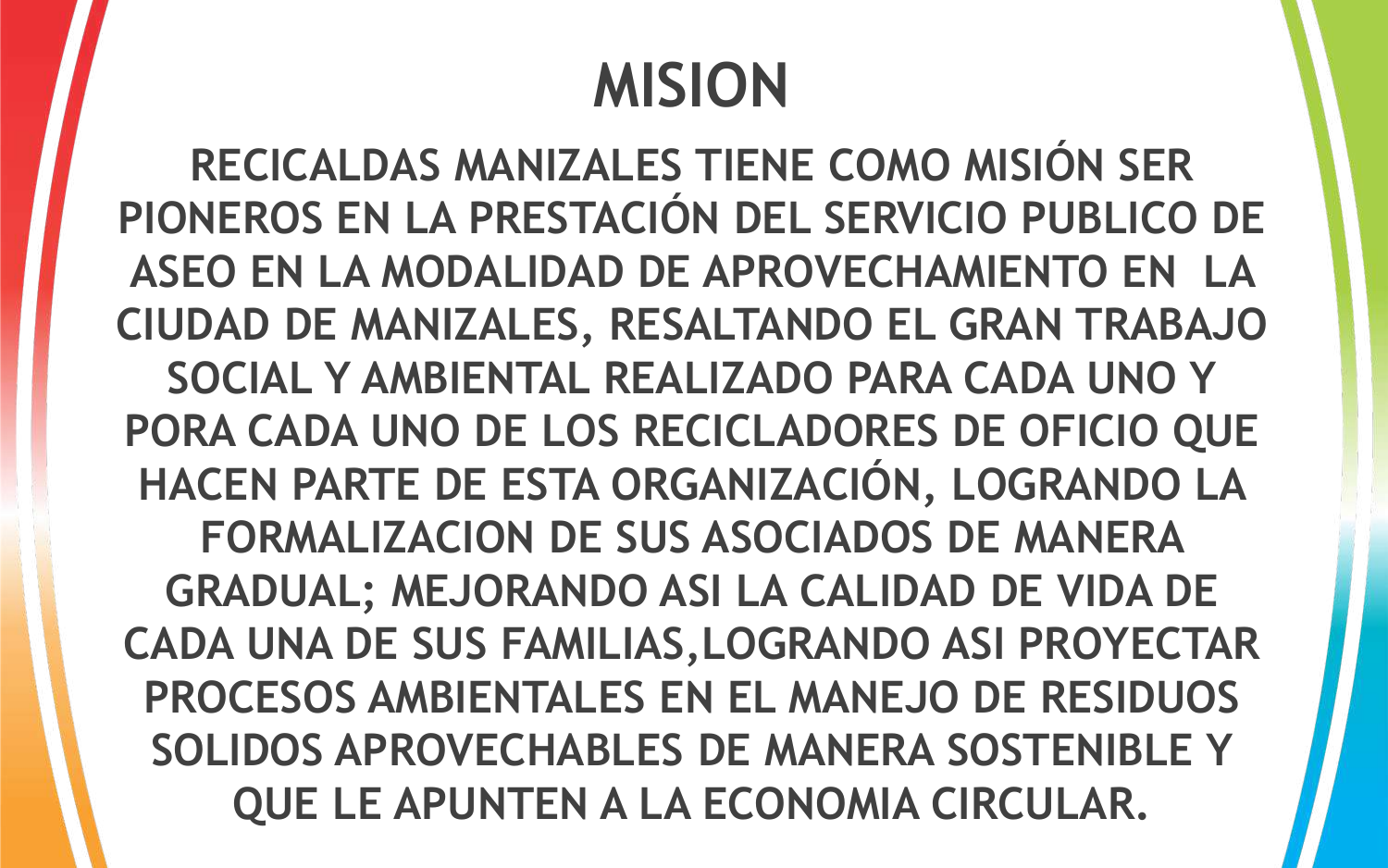## **VISION**

**SER REFERENTE PARA LAS PERSONAS E INSTITUCIONES EN MATERIA DE INCLUSION SOCIAL, EDUCACION, CULTURA Y MEDIO AMBIENTE. DESARROLLAR PROYECTOS INNOVADORES Y PRESTAR SERVICIOS DE CALIDAD. CONSTRUIR UNA ORGANIZACIÓN EFICIENTE,FLEXIBLE Y TRANSPARENTE, FORMADA POR RECICLADORES PROFECIONALES Y CAPACITADOS EN SU OFICIO.**

**ALCANZAR UNA FINANCIACION ESTABLE, EQUILIBRADA Y SOSTENIBLE PARA BUSCAR LA MEJORA DE NUESTROS SERVICIOS Y CALIDAD DE VIDA.**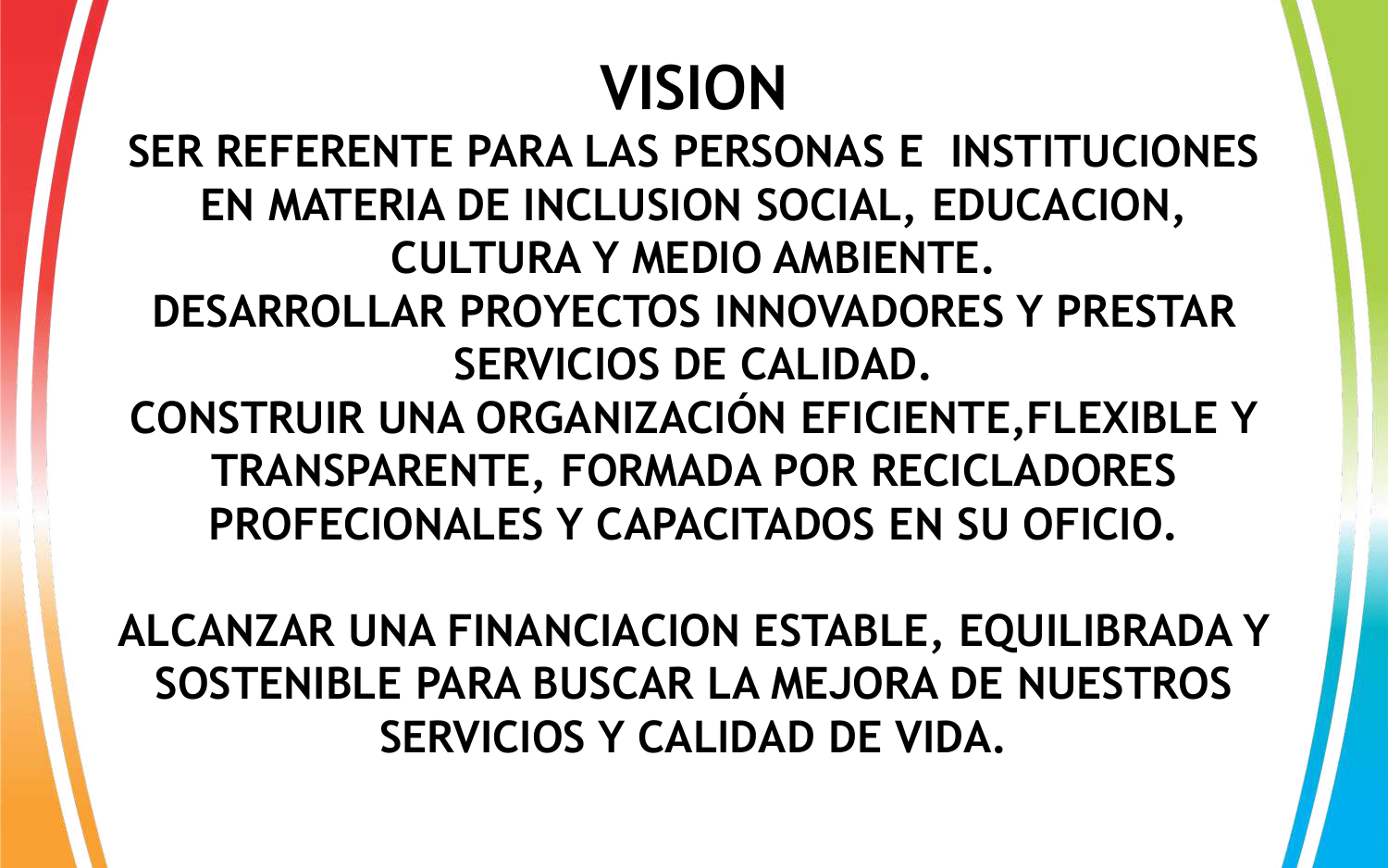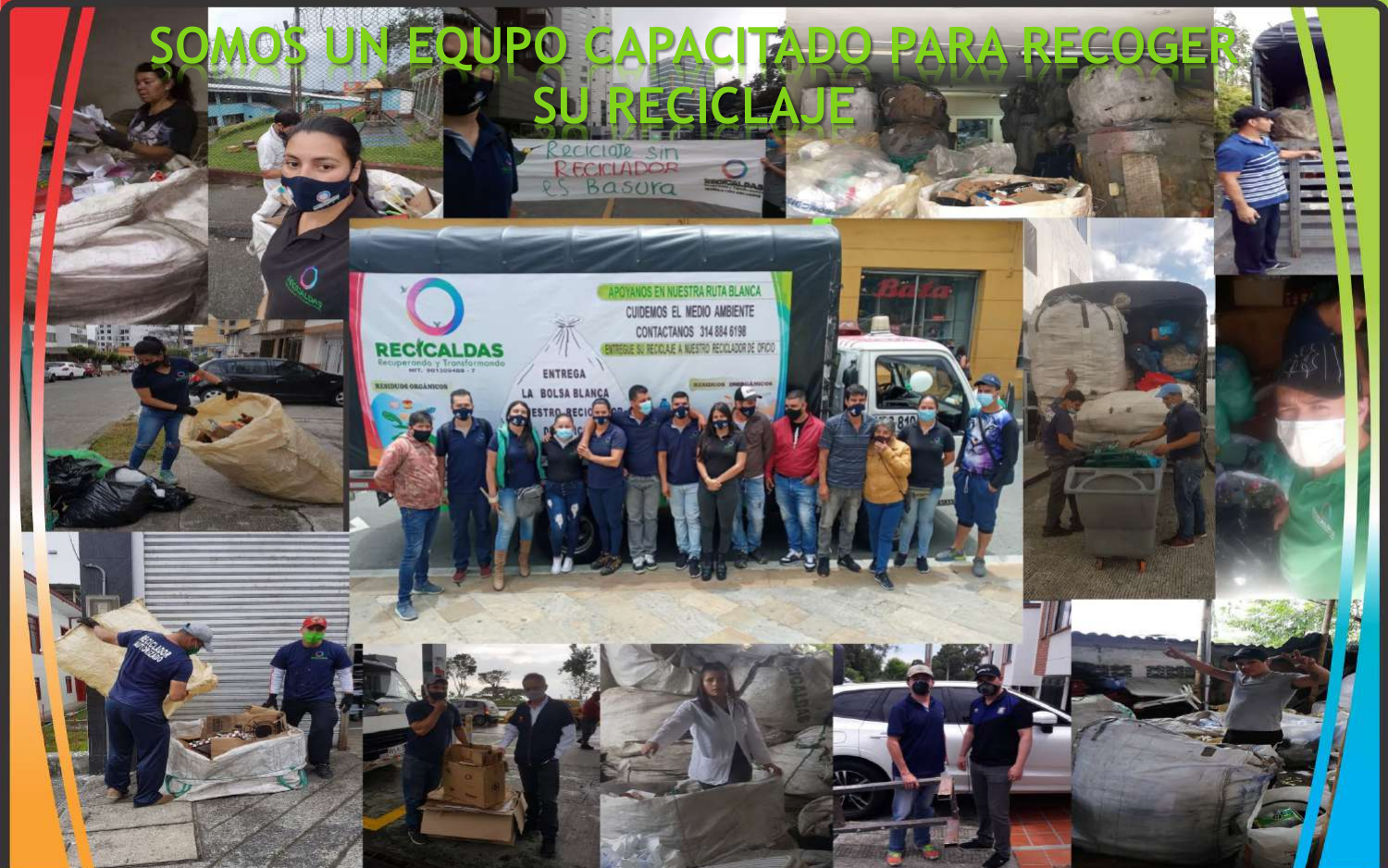## **RECICALDAS COMO EMPRESA PRESTADORA DE SERVICIO PUBLICO EN SU MODALIDAD DE APROVECHAMIENTO, REALIZA LAS SIGUIENTES ACTIVIDADES:**

- **\* RECICLAR, SEPARAR, PESAR, PRETRANSFORMAR Y COMERCIALIZAR.**
- **\* ATENCION A LOS USUARIOS EN RUTA SELECTIVA .**
- **\* EDUCACION AMBIENTAL A LOS USUARIOS(INSTITUCIONALES Y PARTICULARES).**
- **\* GESTION INTEGRAL DE RECIDUOS SOLIDOS.**
- **\* OPERACIÓN LOGISTICA DE RECOLECCION DE MATERIALES.**
- **\* ASESORIAS AMBIENTALES.**
- **\* CAPACITACIONES EN MANEJOS Y DISPOSICION DE RECIDUOS SOLIDOS.**
- **\* REDACCION Y EJECUCION DE PROYECTOS.**
- **\* ACOMPAÑAMIENTO Y FORTALECIMIENTO A ORGANIZACIONES DE BASE Y RECICLADORES.**
- **\* CERTIFICACION DE DISPOSICIÓN FINAL.**
- **\* ASESORIA EN POLITICA PUBLICA AMBIENTAL.**